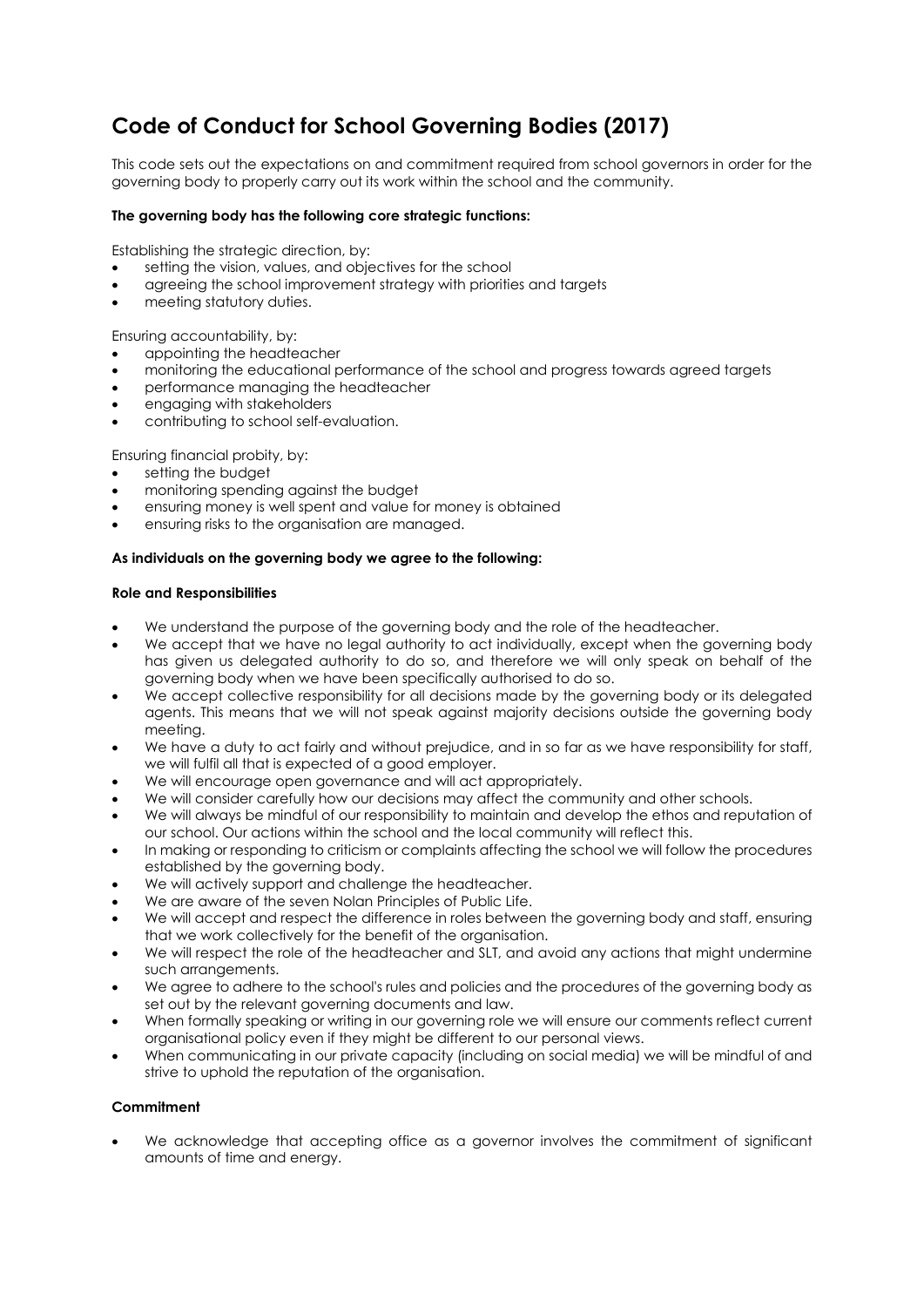- We will each involve ourselves actively in the work of the governing body, and accept our fair share of responsibilities, including service on committees or working groups.
- We will make full efforts to attend all meetings and where we cannot attend explain in advance why we are unable to.
- We will get to know the school well and respond to opportunities to involve ourselves in school activities.
- We will visit the school, with all visits arranged in advanced with the headteacher and undertaken within the framework established by the governing body.
- We will consider seriously our individual and collective needs for training and development, and will undertake relevant training.
- We accept that in the interests of open governance, our full names, date of appointment, terms of office, roles on the governing body, details of other schools governed, attendance record, category of governor and the body responsible for appointing us will be published on the school's website.
- In the interests of transparency we accept, where appropriate, that information relating to governors will be collected and logged on the DfE's national database of governors (Edubase).

## **Relationships**

- We will strive to work as a team in which constructive working relationships are actively promoted.
- We will express views openly, courteously and respectfully in all our communications with other governors, the clerk to the governing body and school staff both in and outside of meetings.
- We will support the chair in their role of ensuring appropriate conduct both at meetings and at all times.
- We are prepared to answer queries from other governors in relation to delegated functions and take into account any concerns expressed, and we will acknowledge the time, effort and skills that have been committed to the delegated function by those involved.
- We will seek to develop effective working relationships with the headteacher, staff and parents, the local authority and other relevant agencies and the community.

# **Confidentiality**

- We will observe complete confidentiality when matters are deemed confidential or where they concern specific members of staff or pupils, both inside or outside school.
- We will exercise the greatest prudence at all times when discussions regarding school business arise outside a governing body meeting.
- We will not reveal the details of any governing body vote.
- We will ensure all confidential papers are held and disposed of appropriately.

# **Conflicts of interest**

- We will record any pecuniary or other business interest (including those related to people we are connected with) that we have in connection with the governing body's business in the Register of Interests, and if any such conflicted matter arises in a meeting we will offer to leave the meeting for the appropriate length of time.
- We accept that the Reaister of Interests will be published on the school's website.
- We will declare any conflict of loyalty at the start of the meeting should the situation arise.
- Similarly, we will declare any personal interest, such as friend and family connections, and offer to leave the meeting for the appropriate length of time.
- We will act in the best interests of the school as a whole and not as a representative of any group, even if elected to the governing body.
- We understand that the requirements relating to confidentiality will continue to apply after a governor leaves office.

### **Breach of this code of conduct**

- If we believe this code has been breached, we will raise this issue with the chair and the chair will investigate; the governing body will only use suspension/removal as a last resort after seeking to resolve any difficulties or disputes in more constructive ways.
- Should it be the chair that we believe has breached this code, another governor, such as the vice chair will investigate.